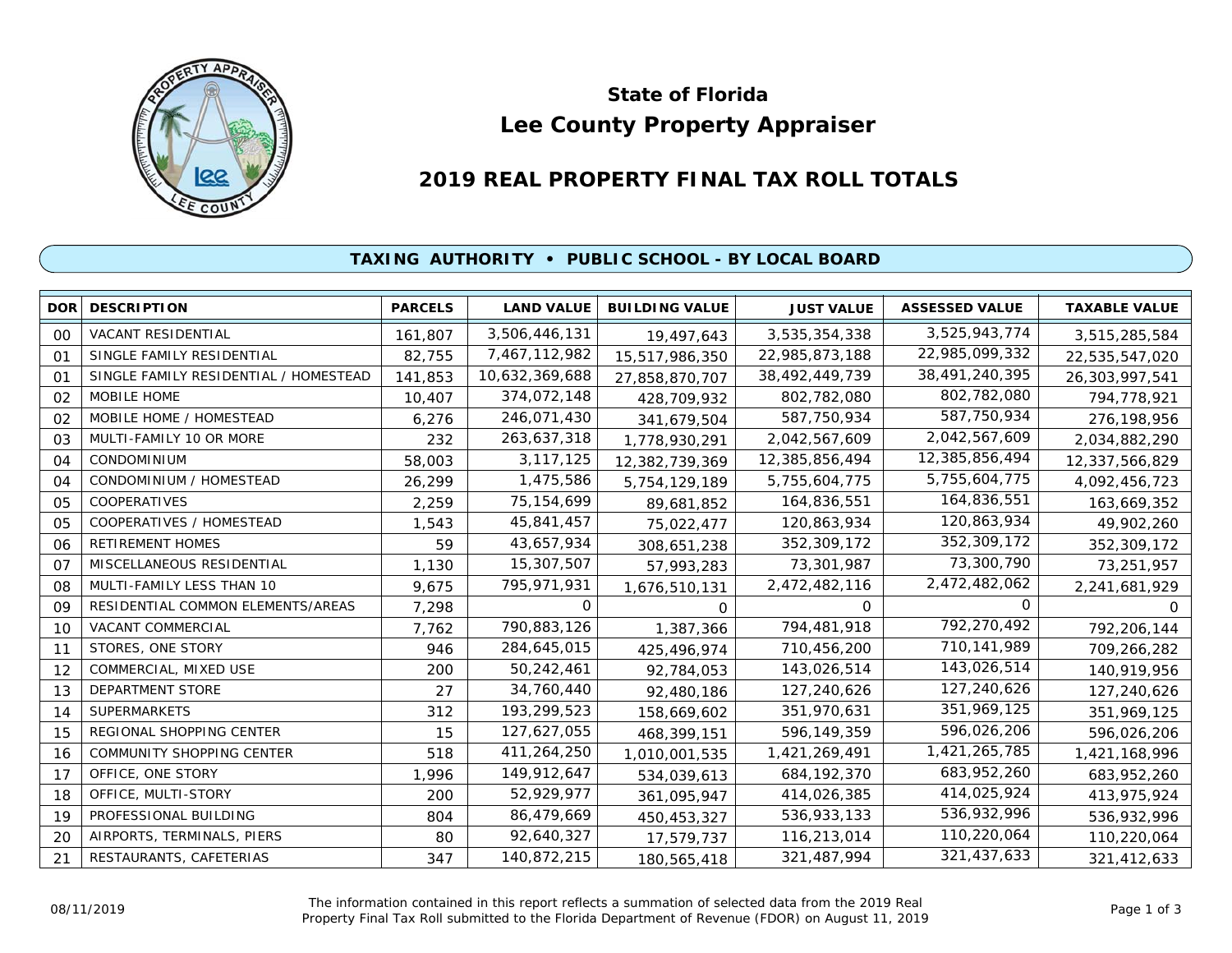### **TAXING AUTHORITY • PUBLIC SCHOOL - BY LOCAL BOARD**

| <b>DOR</b> | <b>DESCRIPTION</b>                  | <b>PARCELS</b> | <b>LAND VALUE</b> | <b>BUILDING VALUE</b> | <b>JUST VALUE</b> | <b>ASSESSED VALUE</b> | <b>TAXABLE VALUE</b> |
|------------|-------------------------------------|----------------|-------------------|-----------------------|-------------------|-----------------------|----------------------|
| 22         | DRIVE-IN RESTAURANTS                | 165            | 115,669,076       | 122,119,926           | 237,789,002       | 237,789,002           | 237,789,002          |
| 23         | FINANCIAL INSTITUTIONS              | 211            | 83, 145, 789      | 130,645,881           | 213,791,670       | 213,791,670           | 213,791,670          |
| 24         | INSURANCE COMPANY OFFICES           | 41             | 331,569           | 6,575,297             | 6,906,866         | 6,906,866             | 6,906,866            |
| 25         | REPAIR SERVICE SHOPS                | 52             | 2,434,900         | 11,038,698            | 13,473,598        | 13,473,598            | 13,473,598           |
| 26         | <b>SERVICE STATIONS</b>             | 70             | 23,388,892        | 22,414,297            | 45,803,189        | 45,803,189            | 45,803,189           |
| 27         | AUTO SALES, REPAIR, ETC             | 595            | 166,671,583       | 209,349,820           | 376,085,810       | 376,021,403           | 375,956,742          |
| 28         | PARKING LOTS, MH PARKS, ETC         | 253            | 414,992,417       | 148,979,240           | 564,012,048       | 563,971,657           | 563,854,245          |
| 30         | <b>FLORISTS, GREENHOUSES</b>        | $\overline{4}$ | 512,609           | 231,468               | 744,077           | 744,077               | 744,077              |
| 31         | DRIVE-IN THEATER, OPEN STADIUM      | $\mathbf{1}$   | 1,125,610         | 345,599               | 1,471,209         | 1,471,209             | 1,471,209            |
| 32         | ENCLOSED THEATER/AUDITORIUM         | 30             | 6,537,686         | 15,731,558            | 22,269,244        | 22,269,244            | 22,269,244           |
| 33         | NIGHT CLUBS, LOUNGES, BARS          | 43             | 4,617,847         | 10,132,502            | 14,750,349        | 14,750,349            | 14,750,349           |
| 34         | BOWLING ALLEYS, RINKS, ARENAS       | 21             | 10,819,201        | 22,696,777            | 33,515,978        | 33,515,978            | 33,515,978           |
| 35         | TOURIST ATTRACTIONS                 | 17             | 17,238,948        | 14,501,750            | 31,740,698        | 31,740,698            | 31,740,698           |
| 37         | RACE TRACKS                         | $\mathbf{1}$   | 2,816,774         | 4,856,460             | 7,673,234         | 7,673,234             | 7,673,234            |
| 38         | GOLF COURSE, DRIVING RANGE          | 155            | 74,617,678        | 63,950,163            | 138,962,590       | 138,567,841           | 138,567,841          |
| 39         | HOTELS, MOTELS                      | 318            | 335,576,183       | 794,098,493           | 1,129,787,000     | 1,129,674,676         | 1,129,269,272        |
| 40         | VACANT INDUSTRIAL                   | 635            | 145,300,494       | 384,574               | 145,813,782       | 145,685,068           | 145,685,068          |
| 41         | LIGHT MANUFACTURING                 | 241            | 40,006,490        | 104,750,510           | 144,757,000       | 144,757,000           | 144,757,000          |
| 42         | HEAVY INDUSTRIAL                    | 3              | 1,081,209         | 1,880,264             | 2,961,473         | 2,961,473             | 2,961,473            |
| 43         | LUMBER YARDS, SAWMILLS              | $\overline{2}$ | 1,084,606         | 3,139,503             | 4,224,109         | 4,224,109             | 4,224,109            |
| 44         | PACKING PLANTS                      | 6              | 4,291,969         | 2,624,129             | 7,082,973         | 6,916,098             | 6,916,098            |
| 45         | CANNERY, BREWERY, WINERY            | 18             | 63,659            | 2,897,035             | 2,960,694         | 2,960,694             | 2,960,694            |
| 46         | OTHER FOOD PROCESSING               | 4              | 587,366           | 3,169,750             | 3,757,116         | 3,757,116             | 3,757,116            |
| 47         | MINERAL PROCESSING                  | 12             | 5,013,579         | 2,905,631             | 7,919,210         | 7,919,210             | 7,919,210            |
| 48         | WAREHOUSING, DISTRIBUTION TERMINALS | 2,778          | 361,246,055       | 1,034,394,463         | 1,395,668,592     | 1,395,640,518         | 1,395,589,317        |
| 49         | OPEN STORAGE                        | 59             | 15,366,337        | 3,969,281             | 19,335,618        | 19,335,618            | 19,335,618           |
| 51         | <b>CROPLAND CLASS I</b>             | 75             | 5,179,177         | 7,070,008             | 44,657,755        | 12,249,185            | 11,799,567           |
| 52         | <b>CROPLAND CLASS II</b>            | $\overline{4}$ | 471,688           | 153,634               | 8,658,498         | 625,322               | 625,322              |
| 53         | CROPLAND CLASS III                  | 33             | 2,761,788         | 2,975,218             | 22,189,768        | 5,737,006             | 3,203,089            |
| 54         | TIMBERLAND INDEX 90+                | 48             | 1,973,305         | 476,928               | 14,180,623        | 2,450,233             | 2,150,391            |
| 60         | <b>GRAZING LAND CLASS I</b>         | 641            | 32,729,194        | 73,316,212            | 409,438,218       | 106,045,406           | 73,785,761           |
| 61         | <b>GRAZING LAND CLASS II</b>        | 541            | 13,958,475        | 43,305,168            | 211,991,648       | 57,263,643            | 37, 125, 536         |
| 62         | <b>GRAZING LAND CLASS III</b>       | 284            | 5,296,912         | 11,365,493            | 87,237,377        | 16,662,405            | 11,355,461           |
| 63         | <b>GRAZING LAND CLASS IV</b>        | 79             | 1,085,042         | 5,626,336             | 62,554,574        | 6,711,378             | 4,528,824            |
| 64         | <b>GRAZING LAND CLASS V</b>         | 90             | 1,409,794         | 2,633,452             | 111,470,504       | 4,043,246             | 2,732,358            |